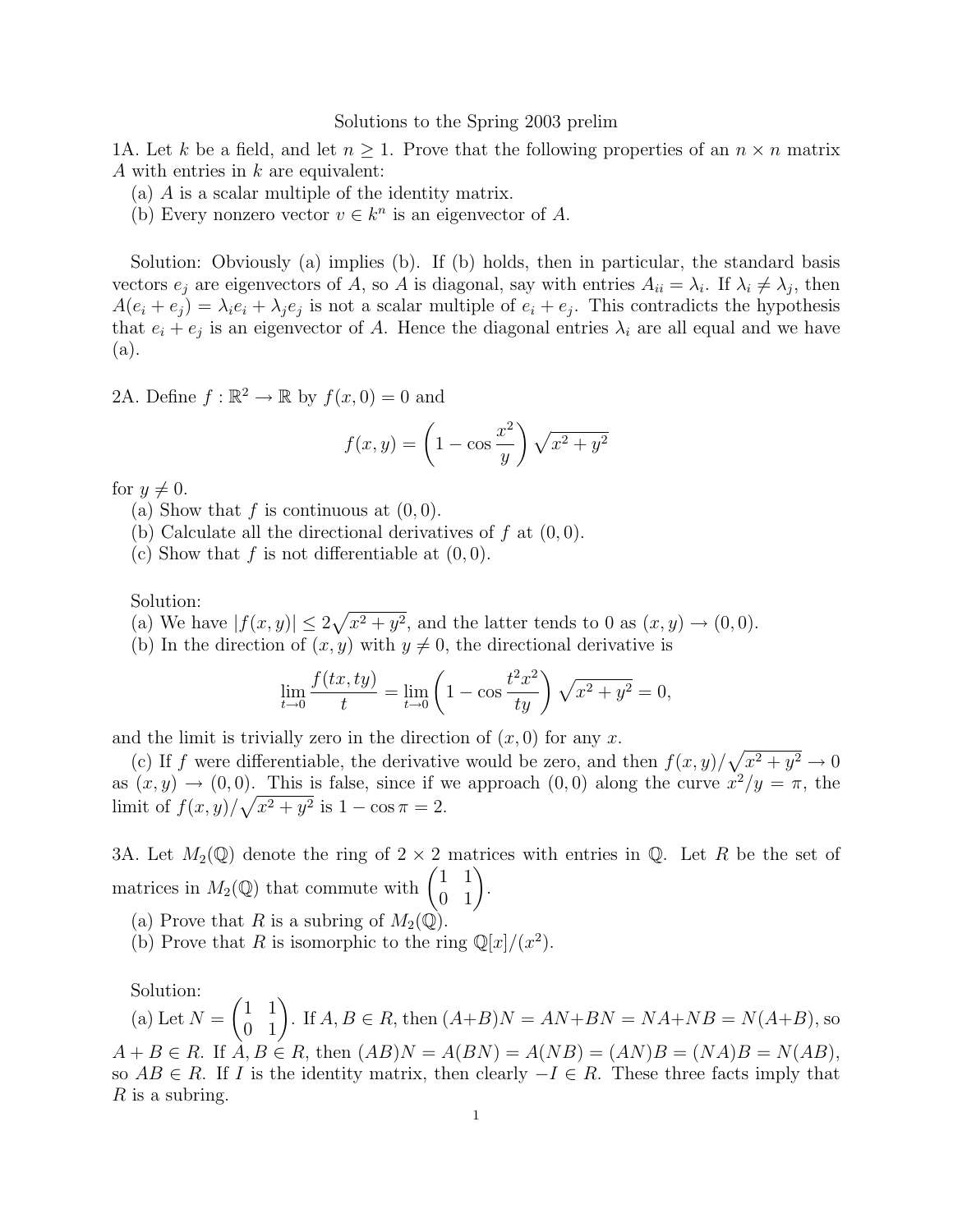(b) Calculating shows that the matrix  $A =$  $\begin{pmatrix} a & b \\ c & d \end{pmatrix}$  belongs to R if and only if  $a = a + c$ ,  $a + b = b + d$ , and  $c + d = d$ , that is, if and only if A has the form  $\begin{pmatrix} a & b \\ 0 & a \end{pmatrix}$  $0 \quad a$  $\setminus$ . We define a Q-algebra homomorphism  $h : \mathbb{Q}[x] \to R$  by mapping x to  $\begin{pmatrix} 0 & 1 \\ 0 & 0 \end{pmatrix}$ . Clearly  $h(x^2) =$  $\begin{pmatrix} 0 & 1 \\ 0 & 0 \end{pmatrix}^2 = 0$ , so h induces a homomorphism  $\mathbb{Q}[x]/(x^2) \to R$ . Since  $h(a + bx) = \begin{pmatrix} a & b \\ 0 & a \end{pmatrix}$  $0 \quad a$  $\setminus$ , this homomorphism  $\mathbb{Q}[x]/(x^2) \to R$  is an isomorphism.

4A. Prove that for each integer  $n \geq 0$  there is a polynomial  $T_n(x)$  with integer coefficients such that the identity

$$
2\cos nz = T_n(2\cos z)
$$

holds for all z.

Solution: Put  $q = e^{iz}$ , so  $2 \cos z = q + q^{-1}$ , and  $2 \cos nz = q^n + q^{-n}$ . Then the problem is to find  $T_n$  such that  $T_n(q+q^{-1})=q^n+q^{-n}$ . We have

$$
(q+q^{-1})^n = \sum_{k=0}^n \binom{n}{k} q^{2k-n} = q^n + q^{-n} + \sum_{\substack{0 < j < n \\ n-j \text{ even}}} \binom{n}{(n-j)/2} (q^j + q^{-j}) + \begin{cases} \binom{n}{n/2} & \text{if } n \text{ is even,} \\ 0 & \text{otherwise.} \end{cases}
$$

We can assume we have found  $T_j$  for  $j < n$  by induction. Then

$$
T_n(x) = x^n - \sum_{\substack{0 < j < n \\ n - j \text{ even}}} \binom{n}{(n - j)/2} (T_j(x)) - \begin{cases} \binom{n}{n/2} & \text{if } n \text{ is even,} \\ 0 & \text{otherwise} \end{cases}
$$

has the required property.

5A. Let L be a real symmetric  $n \times n$  matrix with 0 as a simple eigenvalue, and let  $v \in \mathbb{R}^n$ .

(a) Show that for sufficiently small positive real  $\epsilon$ , the equation  $Lx + \epsilon x = v$  has a unique solution  $x = x(\epsilon) \in \mathbb{R}^n$ .

(b) Evaluate  $\lim_{\epsilon \to 0^+} \epsilon x(\epsilon)$  in terms of v, the eigenvectors of L, and the inner product (,) on  $\mathbb{R}^n$ .

Solution: Since L is real and symmetric,  $\mathbb{R}^n$  has an orthonormal basis of eigenvectors  $e_1, \ldots, e_n$  of L. Let  $\lambda_1, \ldots, \lambda_n$  be the associated eigenvalues. Without loss of generality,  $\lambda_1 = 0$  and  $\lambda_i \neq 0$  for  $i > 1$ . Write  $v = \sum_{i=1}^n v_i e_i$  and  $x = \sum x_i e_i$  with  $v_i, x_i \in \mathbb{R}$ . The equation  $Lx + \epsilon x = v$  is equivalent to  $\lambda_i x_i + \epsilon x_i = v_i$  for each i, which has the unique solution  $x_i = v_i/(\lambda_i + \epsilon)$ , provided that  $0 < \epsilon < \min_{i \neq 1} |\lambda_i|$ . Now

$$
\epsilon x = \sum \epsilon x_i e_i = \sum \frac{\epsilon}{\lambda_i + \epsilon} v_i e_i.
$$

As  $\epsilon \to 0$ , all terms in the sum on the right tend to 0 except the first, which tends to  $v_1e_1 = (v, e_1)e_1.$ 

6A. Let  $x_n$  be a sequence of real numbers so that  $\lim_{n\to\infty}(2x_{n+1}-x_n)=x$ . Show that  $\lim_{n\to\infty}x_n=x.$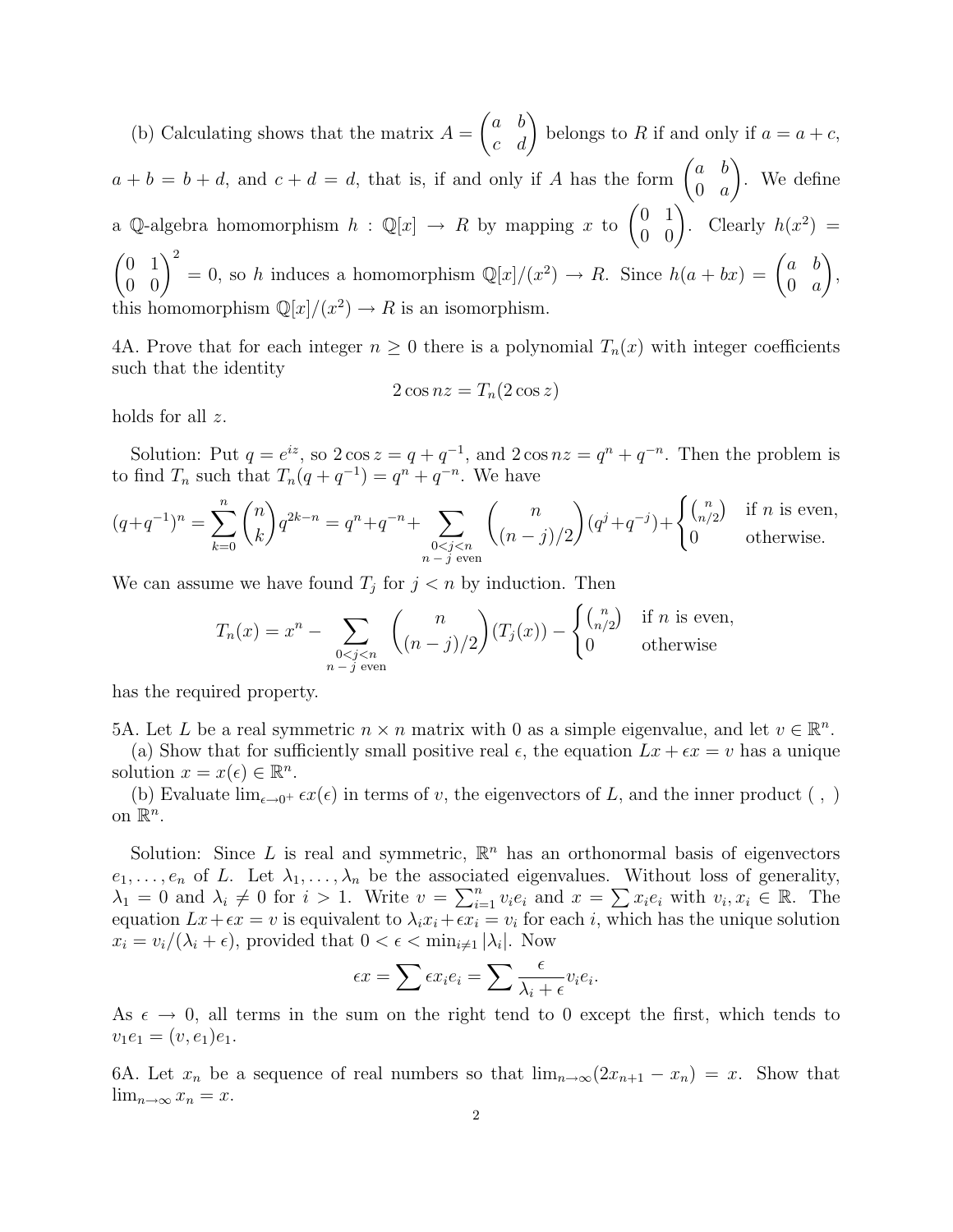Solution: First show that  $\{x_n\}$  is bounded. We know that the sequence  $\{2x_{n+1} - x_n\}$  is bounded. Then we can choose M large so that  $|x_1| \leq M$  and  $|2x_{n+1} - x_n| \leq M$  for all n. We prove by induction that  $|x_n| \leq M$  for all n. Indeed, suppose that  $|x_n| \leq M$ . Then

$$
|x_{n+1}| = |\frac{x_n + (2x_{n+1} - x_n)}{2}| \le \frac{1}{2}(|x_n| + |2x_{n+1} - x_n|) \le M
$$

This concludes the induction and shows that  $\{x_n\}$  is bounded.

Now write again

$$
x_{n+1} = \frac{x_n + (2x_{n+1} - x_n)}{2}
$$

and take lim sup. We get

$$
\limsup x_n \le \frac{\limsup x_n + x}{2}
$$

which gives  $\limsup x_n \leq x$ . Similarly we get  $\liminf x_n \geq x$ . Together these two inequalities imply that  $\lim x_n = x$ .

7A. (a) Suppose that  $H_1$  and  $H_2$  are subgroups of a group G such that  $H_1 \cup H_2$  is a subgroup of G. Prove that either  $H_1 \subseteq H_2$  or  $H_2 \subseteq H_1$ .

(b) Show that for each integer  $n \geq 3$ , there exists a group G with subgroups  $H_1, H_2, \ldots$ ,  $H_n$ , such that no  $H_i$  is contained in any other, and such that  $H_1 \cup H_2 \cup \cdots \cup H_n$  is a subgroup of G.

Solution:

(a) If not, there exists  $h_1 \in H_1 - H_2$  and  $h_2 \in H_2 - H_1$ . Since  $h_1$  and  $h_2$  belong to the subgroup  $H_1 \cup H_2$ , we also have  $h_1 h_2 \in H_1 \cup H_2$ . If  $h_1 h_2 \in H_1$ , we get the contradiction  $h_2 = h_1^{-1}(h_1 h_2) \in H_1$ . If  $h_1 h_2 \in H_2$ , we get the contradiction  $h_1 = (h_1 h_2) h_2^{-1} \in H_2$ .

(b) Let  $G = (\mathbb{Z}/2\mathbb{Z})^{n-1}$ . For  $1 \leq i \leq n-1$ , let  $H_i = \{ (x_1, \ldots, x_{n-1}) \in \tilde{G} : x_i = 0 \}$ . Then  $H_1 \cup \cdots \cup H_{n-1} = G - \{(1, 1, \ldots, 1)\}.$  Let  $H_n = \{(x_1, \ldots, x_{n-1}) \in G : x_1 + x_2 = 0\}.$  Then  $(1, 1, \ldots, 1) \in H_n$ , so  $H_1 \cup \cdots \cup H_n = G$ . No  $H_i$  is contained in any other, since they are distinct subgroups of the same order.

8A. Evaluate  $\int_0^\infty e^{-x^2} \cos x^2 dx$ .

Solution: It is the real part of

$$
I := \int_0^\infty e^{-(1+i)x^2} dx = \int_0^\infty e^{-\sqrt{2}e^{i\pi/4}x^2} dx = \int_0^\infty e^{-\sqrt{2}(e^{i\pi/8}x)^2} dx.
$$

Let C denote the wedge-shaped closed contour consisting of the straight path from 0 to  $R > 0$ , the arc  $\gamma$  given by  $e^{it}R$  as  $t$  goes from 0 to  $\pi/8$ , and the straight path from  $e^{i\pi/8}R$ to 0. By Cauchy's Theorem,  $\int_C e^{-\sqrt{2}z^2} dz = 0$ . But  $\int_{\gamma} e^{-\sqrt{2}z^2} dz \to 0$  as  $R \to \infty$ , since the integrand is bounded in absolute value by  $|e^{-\sqrt{2}e^{i\pi/4}R^2}| = e^{-R^2}$  along  $\gamma$ , while the length of  $\gamma$  is  $O(R)$ . Thus  $\int_C e^{-\sqrt{2}z^2} dz = 0$  implies

$$
0 = \int_0^\infty e^{-\sqrt{2}z^2} dz - \int_0^\infty e^{-\sqrt{2}(e^{i\pi/8}x)^2} d(e^{i\pi/8}x)
$$

or equivalently,

$$
0 = 2^{-1/4} \int_0^\infty e^{-u^2} du - e^{i\pi/8} I,
$$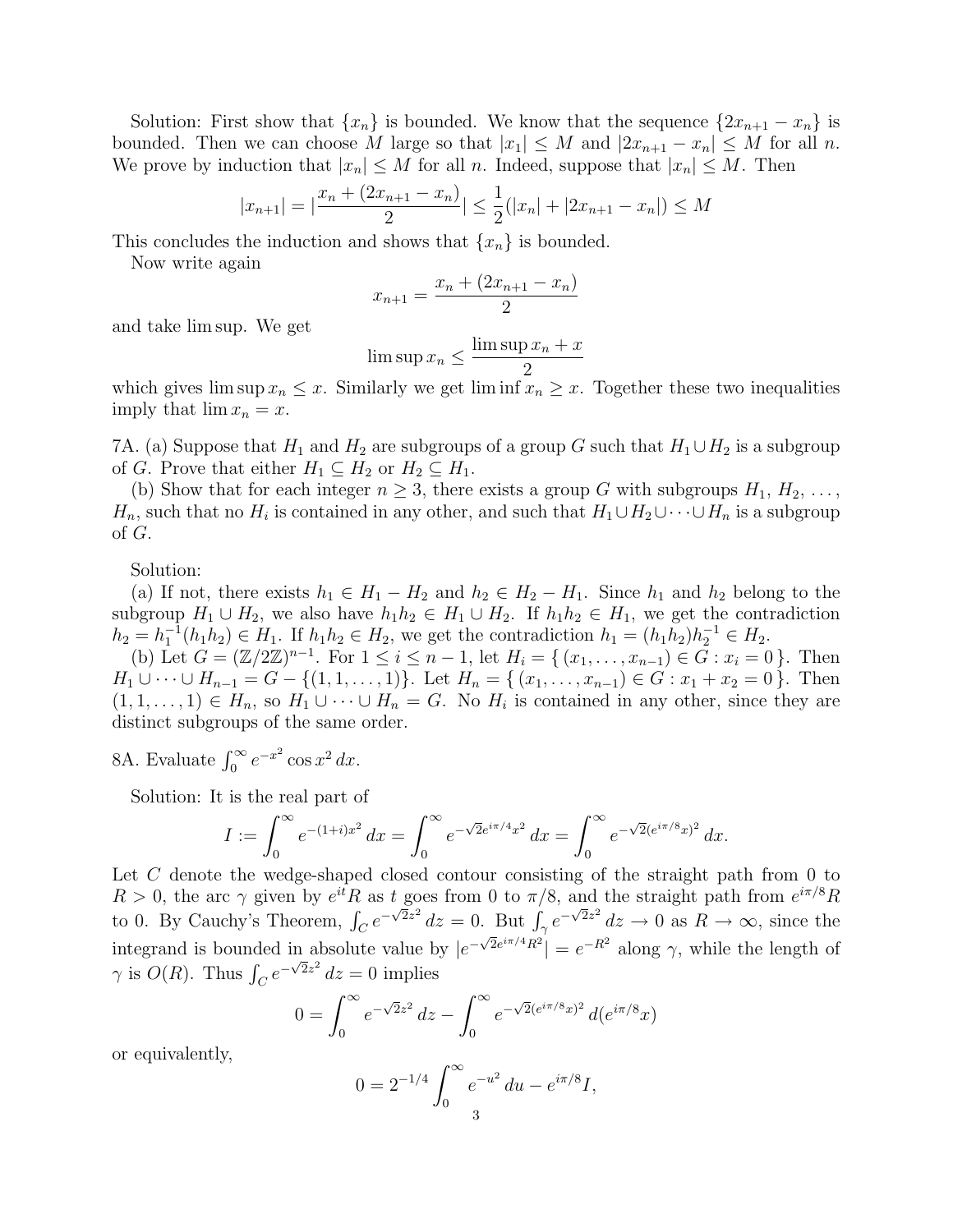so  $I = 2^{-1/4} e^{-i\pi/8} \frac{\sqrt{\pi}}{2}$  $\frac{\pi}{2}$ . Thus the answer, which is the real part of *I*, is

 $2^{-5/4} (\cos \pi/8) \sqrt{\pi}.$ 

9A. Let  $R$  be the set of complex numbers of the form

 $a + 3bi, a, b \in \mathbb{Z}$ .

Prove that R is a subring of  $\mathbb{C}$ , and that R is an integral domain but not a unique factorization domain.

Solution: It's routine to verify that R is an additive subgroup and is closed under multiplication. Since C is a field, any subring is an integral domain. Consider two factorizations of the integer 10 in R, namely  $10 = 2 \cdot 5$  and  $10 = (1+3i)(1-3i)$ . The norm  $|z|^2 = a^2 + 9b^2$ of any  $z \in R$  is an integer, and if  $|z|^2 < 9$  then  $b = 0$ , so z is a real integer. This implies in particular that 2 has no non-trivial factorization in  $R$ . If  $R$  were a UFD, then 2 would divide  $1 + 3i$  or  $1 - 3i$ . But that can't be, since  $(1 \pm 3i)/2$  are not in R.

1B. (a) Prove that there is no continuously differentiable, measure-preserving bijective function  $f: \mathbb{R} \to \mathbb{R}_{>0}$ .

(b) Find an example of a continuously differentiable, measure-preserving bijective function  $f: \mathbb{R} \times \mathbb{R} \to \mathbb{R} \times \mathbb{R}_{>0}$ .

Solution: For either (a) or (b), the measure-preserving condition is that the Jacobian determinant  $J(f)$  has absolute value 1 everywhere. By continuity, we must have  $J(f) = 1$ or  $J(f) = -1$  identically. In (a), this would mean  $f'(x) = 1$  or  $f'(x) = -1$ , so  $f(x) = c + x$ or  $f(x) = c - x$ . Thus f cannot map R into  $\mathbb{R}_{>0}$ . One possible example for (b) is  $f(x, y) = c$  $(e^{-y}x, e^y).$ 

2B. For an analytic function h on  $\mathbb{C}$ , let  $h^{(i)}$  denote its i-th derivative. (If  $i = 0$ , then  $h^{(i)} = h$ .) Suppose that f and g are analytic functions on  $\mathbb C$  satisfying

$$
f^{(n)} + a_{n-1}f^{(n-1)} + \dots + a_0f^{(0)} = 0
$$
  

$$
g^{(m)} + b_{m-1}g^{(m-1)} + \dots + b_0g = 0
$$

for some constants  $a_0, \ldots, a_{n-1}, b_0, \ldots, b_{m-1} \in \mathbb{C}$ . Show that the product function  $F = fg$ satisfies

$$
c_{mn}F^{(mn)} + c_{mn-1}F^{(mn-1)} + \cdots + c_0F = 0
$$

for some constants  $c_0, \ldots, c_{mn} \in \mathbb{C}$  not all zero.

Solution: By induction on k, the function  $F^{(k)}$  is a linear combination of the mn functions  $f^{(i)}g^{(j)}$  for  $0 \le i < n, 0 \le j < m$ , with constant coefficients. Therefore the  $mn+1$  functions  $F^{(0)}, \ldots, F^{(mn)}$  are linearly dependent over  $\mathbb{C}.$ 

3B. Let f be an entire function such that Re  $f(z) \geq -2$  for all  $z \in \mathbb{C}$ . Show that f is constant.

Solution: The function  $g(z) = e^{-f(z)}$  is entire, and  $|g(z)| = e^{-\text{Re}f(z)} \leq e^2$ . Liouville's Theorem implies that q is constant, say  $q(z) = c$ . Clearly  $c \neq 0$ . Then f maps the connected set  $\mathbb C$  into the discrete set of all logarithms of c, so f is constant.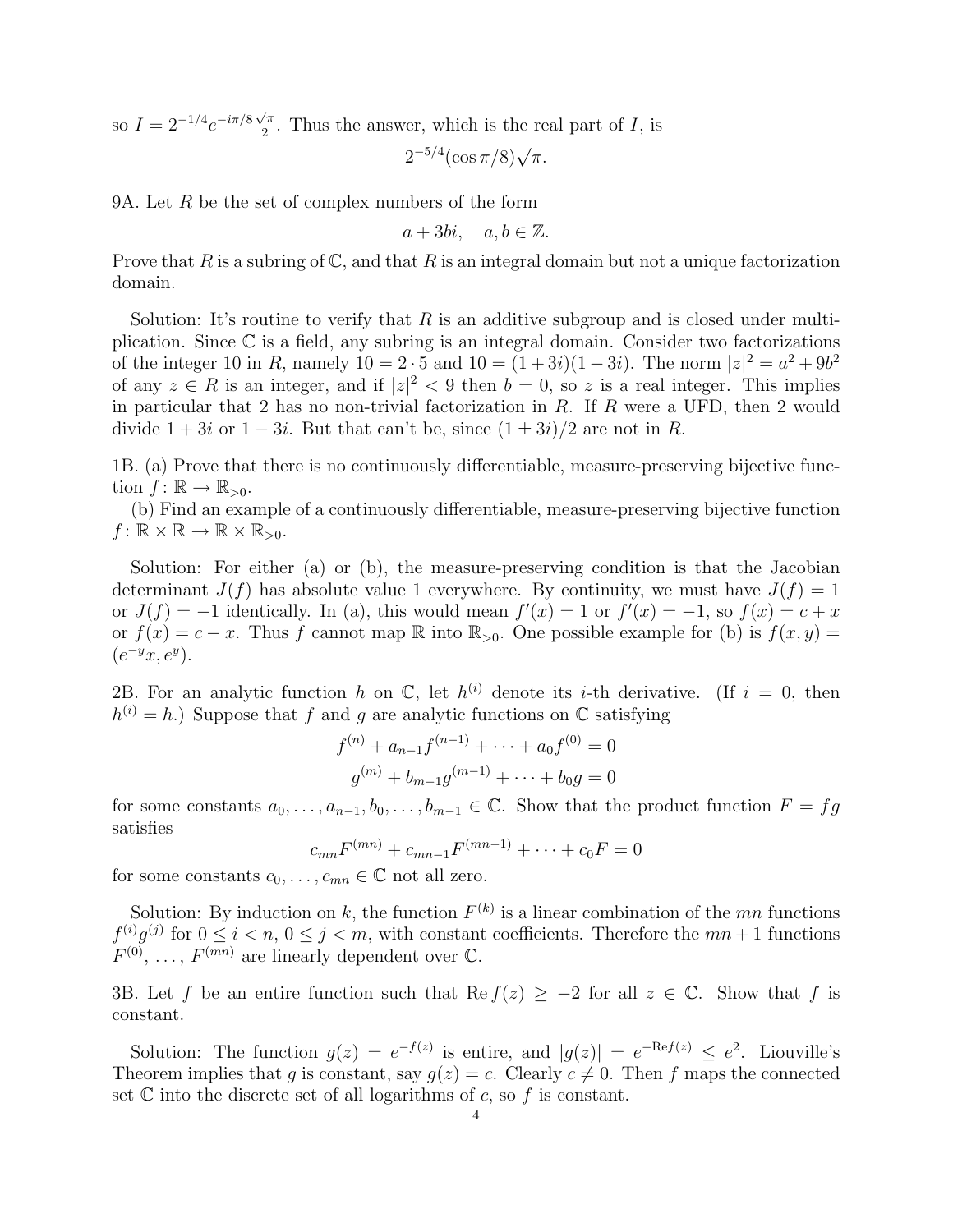4B. Suppose G is a nonabelian simple group, and A is its automorphism group. Show that A contains a normal subgroup isomorphic to G.

Solution: For g in G, let  $c_g : G \to G$  be the inner automorphism  $c_g(h) = ghg^{-1}$ . Then it is easy to check that  $g \mapsto c_g$  defines a homomorphism  $G \to A$ . It is nontrivial since G is nonabelian, and thus an injection since G is simple. Let B be the image, so  $B \simeq G$ . If  $\alpha \in A$  and  $q, h \in G$ , then

$$
\alpha(c_g(h)) = \alpha(ghg^{-1}) = \alpha(g)\alpha(h)\alpha(g)^{-1} = c_{\alpha(g)}(\alpha(h)),
$$

so  $\alpha \circ c_g = c_{\alpha(g)} \circ \alpha$  in A. Thus  $\alpha \circ c_g \circ \alpha^{-1} = c_{\alpha(g)}$ , so B is normal in G.

5B. Let C and D be nonempty closed subsets of  $\mathbb{R}^n$ , and assume that C is bounded. Prove that there exist points  $x_0 \in C$  and  $y_0 \in D$  such that  $d(x_0, y_0) \leq d(x, y)$  for all  $x \in C$ ,  $y \in D$ . Here  $d(x, y)$  denotes the Euclidean metric on  $\mathbb{R}^n$ .

Solution: It follows from the triangle inequality that  $d(x, y)$  is uniformly continuous as a real-valued function on  $C \times D$ . If C and D were both bounded, then  $C \times D$  would be compact and  $d(x, y)$  would attain its minimum. In the general case, let  $d_0$  be the infimum of  $d(x, y)$  on  $C \times D$ . Let  $B_{R_0}$  be a closed ball of radius  $R_0$  around the origin containing C, and set  $R_1 = R_0 + d_0 + \epsilon$ , for some arbitrary  $\epsilon > 0$ . Then for  $y \notin B_{R_1}$ , we clearly have  $d(x, y) > d_0 + \epsilon$  for all  $x \in C$ . It follows that  $D \cap B_{R_1}$  is non-empty, and the infimum of  $d(x, y)$  on  $C \times (D \cap B_{R_1})$  is equal to  $d_0$ . Since  $C \times (D \cap B_{R_1})$  is compact, the minimum is attained for some  $(x_0, y_0) \in C \times (D \cap B_{R_1}).$ 

6B. Let  $GL_2(\mathbb{C})$  denote the group of invertible  $2 \times 2$  matrices with coefficients in the field of complex numbers. Let  $\widehat{PGL}_2(\mathbb{C})$  denote the quotient of  $GL_2(\mathbb{C})$  by the normal subgroup  $\int (\lambda)$  $0 \lambda$  $\bigg\} : \lambda \in \mathbb{C}^*$ . Let n be a positive integer, and suppose that  $a, b$  are elements of  $\widetilde{\mathrm{PGL}}_2(\mathbb{C})$  of order exactly n. Prove that there exists  $c \in \mathrm{PGL}_2(\mathbb{C})$  such that  $cac^{-1}$  is a power of b.

Solution: Choose  $A \in GL_2(\mathbb{C})$  representing a. Then  $A^n = \lambda I$  for some  $\lambda \in \mathbb{C}^*$ . By dividing A by an n-th root of  $\lambda$ , we may assume without loss of generality that  $A^n = I$ . Since the polynomial  $x<sup>n</sup> - 1$  has distinct roots, A is diagonalizable, and the eigenvalues must be *n*-th roots of unity. Without loss of generality, we may conjugate, and divide  $\vec{A}$  by the first root of unity, to assume that  $A =$  $(1 \ 0)$ 0 ζ ). If for some  $m \geq 1$ ,  $A^m = sI$  for some  $s \in \mathbb{C}^*$ , then comparing upper left hand corners shows that  $s = 1$ . Since the order of a is exactly n, the previous sentence implies that A has order exactly n, so that  $\zeta$  is a primitive n-th root of unity.

Similarly, b is represented by a matrix that is conjugate to  $B =$  $(1 \ 0)$  $0 \zeta'$  $\setminus$ for some primitive n-th root of unity  $\zeta'$ . Then  $\zeta'$  is a power of  $\zeta$ , so B is a power of  $A$ , and b is conjugate to a power of a.